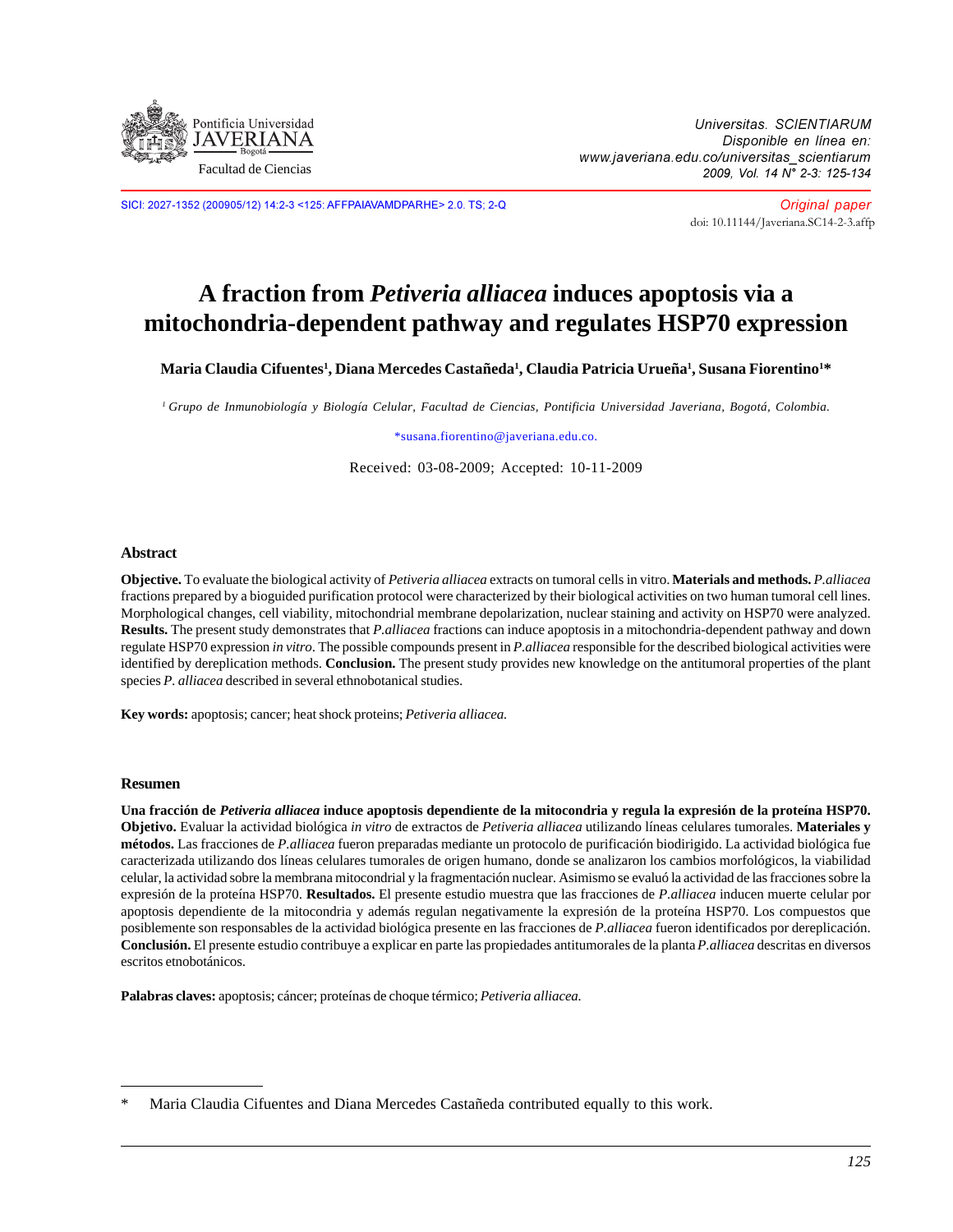#### **Resumo**

**Uma fração de** *Petiveria alliacea* **induz apoptose dependente da mitocôndria e regula a expressão da proteína HSP70. Objetivo.** Avaliar a atividade biológica *in vitro* de extratos de *Petiveria alliacea* utilizando linhagens de células tumorais. **Materiais e métodos.** Frações de *P.alliacea* foram preparadas utilizando um protocolo de purificação bio-dirigido. A atividade biológica foi caracterizada utilizando duas linhagens de células tumorais de origem humana, onde se analisaram as alterações morfológicas, a viabilidade celular, a atividade na membrana mitocondrial e a fragmentação nuclear. Também se avaliaram a atividade das frações sobre a expressão da proteína HSP70. **Resultados.** Este estudo mostra que as frações de *P.alliacea* induzem a morte celular por apoptose dependente da mitocôndria e também regulam negativamente a expressão da proteína HSP70. Os compostos que provavelmente são responsáveis pela atividade biológica presente nas frações de *P.alliacea* foram identificados por dereplicação. **Conclusão.** Este estudo ajuda a explicar, em parte, as propriedades antitumorais da planta *P.alliacea* descrita em vários escritos etnobotânicos

**Palavras-chave:** apoptose, câncer, proteínas de choque térmico; *Petiveria alliacea*

## **Introduction**

Heat shock proteins (HSPs) are proteins whose expression is induced by different kinds of stresses. They exhibit strong cytoprotective properties and behave as molecular chaperones for other cellular proteins (1). There are several reports indicating that among the major inducible protein chaperones is heat shock protein 70 (HSP70). HSP70 is highly expressed in various human tumors especially of epithelial origin, and its over expression often correlates with an increase in cell proliferation, poor response to chemotherapy and reduced patient survival (2). Consequently, HSPs have become interesting targets for anticancer therapy. It has been shown that inhibition of HSP70 in tumor cells either by a gene knockout or by antisense agents enhances heat-induced radio sensitization (3). As a result there have been attempts to inhibit intracellular HSPs in order to facilitate cancer cell apoptosis or senescence. On the other hand, extracellular and membrane-associated HSPs have been used for cancer immunotherapy (4). Summing up, HSP70 has a dual effect: it can promote cancer development by suppressing cell death and favoring the expression of metastatic genes or can facilitate tumor rejection by the immune system (5). Also HSP70 protection may contribute to tumor mutation accumulation, and supports progress into more aggressive forms (6).

Hanagan in 2000 based in the fact that there are more than 100 distinct types of cancer and tumor subtypes within specific organs, proposed that the cancer phenotype is a manifestation of six essential alterations in cell physiology that collectively dictate malignant tumor growth. These six acquired capabilities are: self-sufficiency in growth signals, insensitivity to growth inhibitory signals, apoptosis evasion, limitless replicative potential, sustained angiogenesis, and tissue evasion and metastasis (7). These characteristics might be modulated by HSP70, particularly apoptosis cell death. Apoptosis is a well-defined programmed cell death (PCD), playing an

important role in the development of biological systems and cell homeostasis. It is accompanied by a roundingup of the cell, retraction of pseudopodes, mitochondrial membrane depolarization, activation of flipase, plasma membrane blebbing, cell shrinkage, chromatin condensation, DNA fragmentation, nuclear disintegration, and formation of apoptotic bodies (8, 9). The search for natural products capable of regulating HSP70 expression becomes highly desirable because it can be used in cancer therapy to help decrease cancer cell resistance to apoptosis or to assist in antigen transference.

For decades, the phytochemical studies scope has been isolating compounds from biological resources, assigning the ethnobotanical properties of the whole plant to a single compound. However, Western medicine and even Ayurveda consider the possibility of a synergy between the components of the plant to be responsible for the biological activity. Furthermore, there are clear examples where a single isolated compound is unable to reproduce the plant extract activity (10). Recently, we have demonstrated that a more polar fraction from *P. alliacea* exerts several other functions, which include G2 cell cycle arrest as a result of cytoskeleton derangements leading to an apoptotic cell death through a mitochondria independent pathway. In addition, changes in the enzyme pool associated to glucose metabolism, could also mediate death from lack of nutrients (11). It is not likely to assume that a single compound may carry out all these multiple functions, suggesting that a standardized complex fraction might have more interesting antitumor activities in confronting tumor cells through different molecular targets. These observations are further supported by the fact that traditionally infusions and decoctions of this plant have been extensively used in some South American countries in leukemia and breast cancer patients (12). The present study evaluates the biological activity of a less polar *P. alliacea* fraction, chemically characterized and different from the previously reported, which induces tumoral cell death through mechanisms where mitochondria and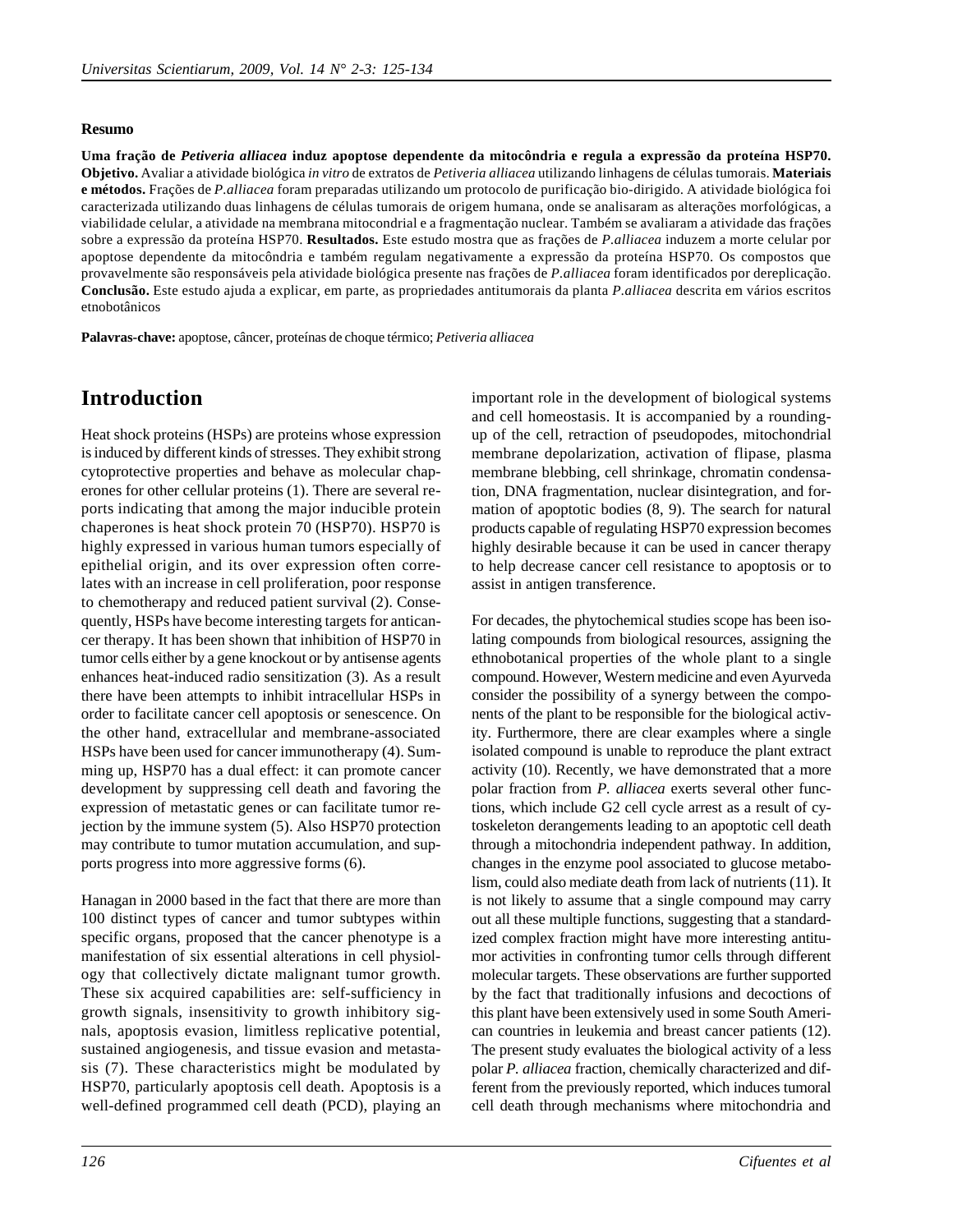HSP70 protein expression are implicated. These findings contribute to learn more about this plant activity, advancing in the study of standardized fractions with potential use in cancer treatment.

## **Materials and methods**

#### **Plant material extraction**

The plant material was collected in Viotá, Cundinamarca, Colombia, and identified by Antonio Luis Mejía Piñeros (botanical consultant) as *Petiveria alliacea* L. by comparing the provided material with a sample from the National Colombian Herbarium, registry number 333406, August 12, 1991. *P.alliacea* dry ground leaves and stems (3 kg) were extracted in Soxhlet, with petroleum ether (4 L) for 48 hours. The plant extraction was continued with dichloromethane  $(CH_2Cl_2)$ , ethyl acetate (EtOAc), and 96% ethanol. All the extracts were filtered, concentrated under vacuum and exposed to biological assays. Of the four extracts, the one that maintained an effect on cell morphology and cytotoxicity was the ethyl acetate extract, and for the reason the extract was further investigated. The EtOAc extract was then flocculated with ethanol–water  $(1:1)$  at 65 °C during 20 min. The precipitated was discarded, and the supernatant recovered by filtration and subsequently fractionated in a silica gel G-60 column (30 x 4 cm). The silica gel column was eluted with the following solvent ratios:  $CH_2Cl_2$ -EtOAc (7:3), and EtOAc and 96% ethanol (1:1). Three fractions were obtained within the solvent proportion  $\rm CH_{2}Cl_{2}$ –EtOAc (7:3), and TLC (Thin Layer Chromatography) was used to combine the eluted fractions. The fractions were labeled S1, S2, and S3, corresponding to the first, second and third eluates coming out from the column.

#### **Cell lines and culture conditions**

NB-4 (human myeloid leukemia) and K562 (human erythroleukemia) cells were obtained from our laboratory stocks. Cells were cultured in RPMI-1640 medium supplemented with 10% fetal bovine serum (FBS), 2 mM L-glutamine, 100 U/ml penicillin, 100 µg/ml streptomycin and 0.01 M Hepes and maintained at 37 °C with 5%  $\mathrm{CO}_2$  in humidified atmosphere. The cells were treated with S1, S2 and S3 fractions at concentrations ranging from 7.8 to 125 µg/mL and plated (96 well plates). Ethanol or dimethyl sulfoxide (DMSO) (0.2%) were used as vehicles.

#### **Cell viability and morphology**

Cells treated with S1, S2 and S3 fractions (125 to 7.8 µg/ ml) were plated on 96-well plates for morphological and cell viability (trypan blue) tests and observed under an inverted microscope (Olympus CH3). IC50 (50% inhibition of cell growth) value was calculated using Minitab 14 Probit analysis (MINITAB® Release 14.1, Minitab Inc. 2003 Statistical Software).

#### **Mitochondrial membrane potential (MMP) measurement**

Cells  $(3x10<sup>5</sup>)$  treated with S2 and S3 fractions during 4 and 8 h, were stained with 10  $\mu$ g/ml of JC-1 (lipophilic cationic probe 5,5',6,6'-tetrachloro-1,1',3,3'-tetraethylbenzimidazolcarbocyanine iodide, Sigma, St. Louis, MO), incubated for 10 min at 37°C and analyzed by flow cytometry (FACScalibur Cell Quest software Becton Dickinson, Fullerton, CA). Experiments were carried out by triplicate and results were expressed as a mean  $\pm$  SD. Positive control was P2Et, a highly purified gallic acid fraction from *Caesalpinia spinosa*.

#### **DNA fragmentation analysis**

Hematoxylin-eosine and DAPI (4',6-diamidino-2-phenylindole, Sigma) stained cells were monitored under microscope to evaluated the cell death type induced by the plant fraction. In brief, cells treated with S3 fraction for 24 h at 37°C under humidified atmosphere and  $5\%$  CO<sub>2</sub>, were plated onto microscope slides by cytocentrifugation (Vybra cytospin, Japan) for 5 min at 500 rpm, fixed with ethanol and stained with hematoxylin (2 min) and eosin (45 seconds). Excess dye was removed with ethanol (3 washes) and microscope slides were monitored and photographed under a light microscope (Olympus CH30, Japan) at a magnification of 100X. For DAPI staining, cells were plated on glass cover slides  $(13 \text{ mm } \emptyset)$ previously collagen-precoated (6-10 µg/cm<sup>2</sup>) at a density of  $5x10<sup>4</sup>$  cells for 16 h, and treated with S3 fraction at 37 °C under humidified atmosphere and  $5\%$  CO<sub>2</sub> for 24 h. Subsequently, cells were washed (PBS) and fixed with paraformaldehyde (2% in PBS) for 30 min at 4 °C. After washing twice with PBS-BSA (1%), cells were incubated in cold acetone (1 min); washed (1% PBS-BSA) and incubated for 5 min with DAPI 300 nM (Sigma, St. Louis, MO). Slides with prolong antifade kit (Molecular Probes) were observed under a fluorescence microscope (Olympus, Japan).

#### **Mass spectra and UV chromatograms of S2 and S3 fractions**

HPLC-UV analysis was carried out on an Alliance 2795 (Waters®) UK pump with a diode-array detector (DAD) and RP-C18 column (2.1 x 150 mm 5µm, Waters). Elution was performed using a solvent system comprising solvent A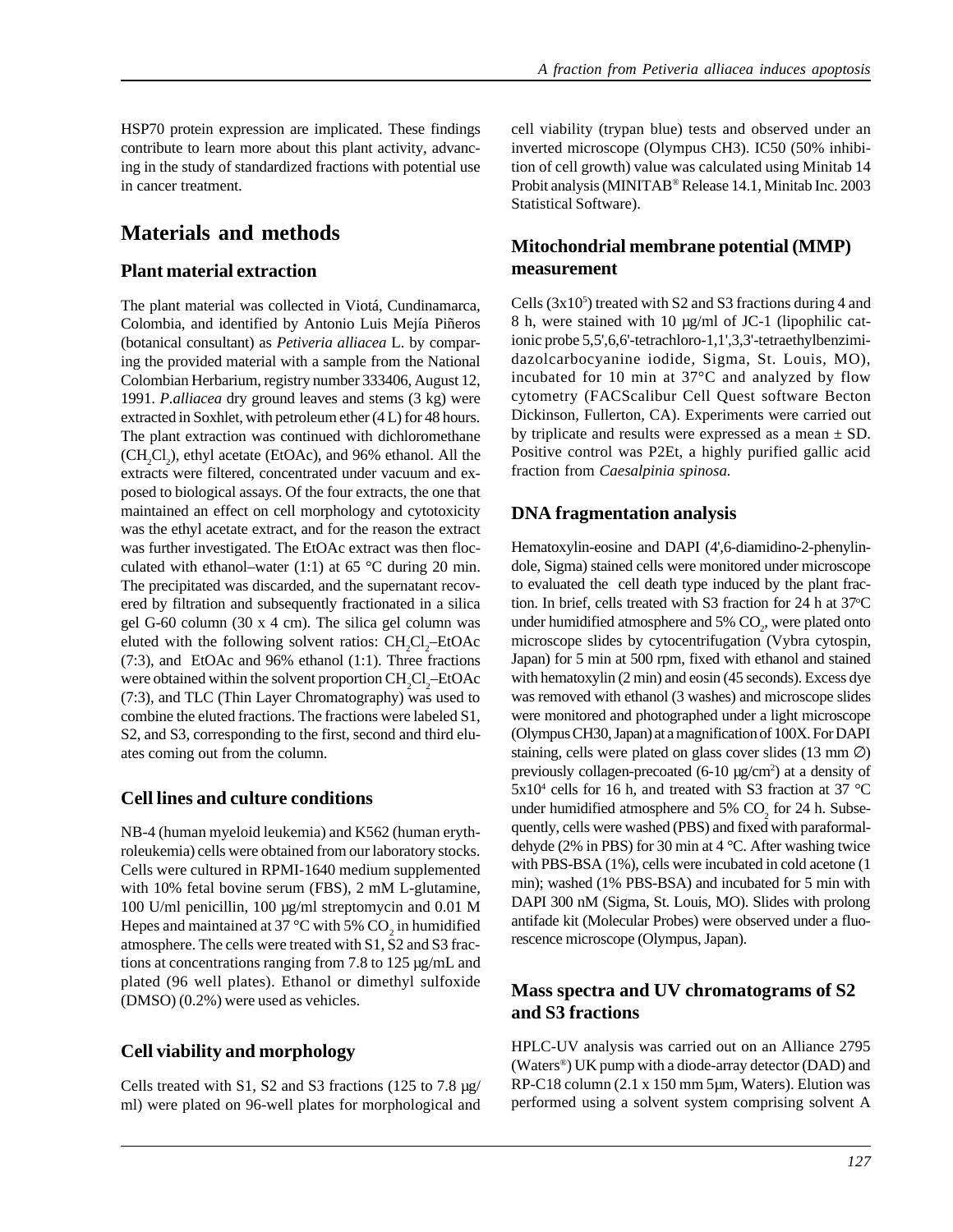$(H<sub>2</sub>O +1%$  formic acid) and solvent B (methanol + 0.1%) formic acid) mixed using a linear gradient starting with 60% A from 0 to 5 min, decreasing to 0% A at 45 min, and finally increasing to 60% A from 52 to 62 min. Flow rate was set to 0.2 ml/min, detection wavelength at 280 nm and UV spectra from 190–400 nm. The mass spectra were acquired using a LCT TOF mass spectrometer (Micromass®, UK.) equipped with an ESI source in the negative and positive ion mode (Core facility, Natural Products Institute, CNRS, Gif-sur-Yvette, France).

#### **Heat shock and cell treatment with S2 and S3 fractions**

K562 cells incubated on 6-well plates (2 x 10<sup>6</sup> cells/well) in 3 ml of supplemented medium were treated with S3 and S2 fraction (6.2  $\mu$ g/ml) or quercetin and rutin (100  $\mu$ M, positive control). Treated cells were divided into two groups: one group was incubated at 37°C for 10 h, subjected to heat shock (42°C, 60 min) in a serological water bath, and then allowed to recover for 4 h at 37°C; the other group was incubated for 15 h at 37°C. During the entire procedure, both groups were maintained with S2 and S3 fraction or quercetin and rutin respectively.

#### **Protein separation and Western Blot (WB) analysis**

After treatment, cells were lysed using TDLB buffer (1 M Tris-HCl pH 8, 5 M NaCl, 20% sodium azide, 10% SDS, 10% NP40, 10% sodium desoxicolate, 1% PMSF) for 30 min at 4°C. Proteins were quantified by Bradford assay (BIORAD), separated by electrophoresis (10% polyacrilamide gel) and transferred onto PVDF membranes.

Protein identification was accomplished using a monoclonal primary antibody anti-Hsp70 (Hsp70 clone 283- 48, kindly provided by Dr. Peter Van Endert INSERM Unit 580 Necker Hospital, Paris, France). For protein detection a super signal West Dura Extended Duration Substrate chemiluminescence kit (Pierce Lab) was used.

## **Statistical analysis**

Comparison of the mean fluorescent intensity between samples and controls was carried out with an unpaired Student's *t*-test (GraphPad Prism, V 4.0). The results are expressed as mean  $\pm$  standard error (SEM) and  $p < 0.05$ implies significance.

# **Results**

#### **Cytotoxicity**

The cytotoxic activity of the fraction was evaluated on cell lines K562 and NB4 as described in Materials and Methods. S2 and S3 fractions have a cytotoxic effect on both cell lines at a concentration of approximately 50 µg/ml (Table 1), a concentration considered as promising by the National Cancer Institute (NCI) of the United States (13). S1 fraction did not show any cytotoxic activity in any of the tested cell lines (data not shown), so further biological assays were carried out only with S2 and S3 fractions.

## **Mitochondrial membrane depolarization induced by** *P.alliacea* **S2 and S3 fractions**

In the screening for fractions with possible antitumor activity, an interesting trait to evaluate besides cytotoxicity is the

| Table 1. IC50 values of different fractions over tumor cell lines. The values of tumor cell lines treated with |
|----------------------------------------------------------------------------------------------------------------|
| <i>P. alliacea</i> fractions were calculated with Minitab 14 Statistical Software Probit analysis.             |
| The values are mean $\pm$ SE from three independent experiments ( $p < 0.05$ ).                                |

| <b>Cell line/Treatment</b>     | K562             | NB4          |
|--------------------------------|------------------|--------------|
| $S2$ (IC50 $\mu$ g/ml)         | $37 + 1.7$       | $45 \pm 2.0$ |
| $S3$ (IC50 $\mu$ g/ml)         | $40.9 \pm 1.7$   | $43 \pm 2.1$ |
| DTS (IC50 $\mu$ g/ml)          | $2.1 \pm 0.5$ *  | NT           |
| DBS (IC50 $\mu$ g/ml)          | $8.4 \pm 2.0$ *  | NT           |
| Doxorrubicin (IC50 $\mu$ g/ml) | $0.26 \pm 0.1$ * | NT           |
|                                |                  |              |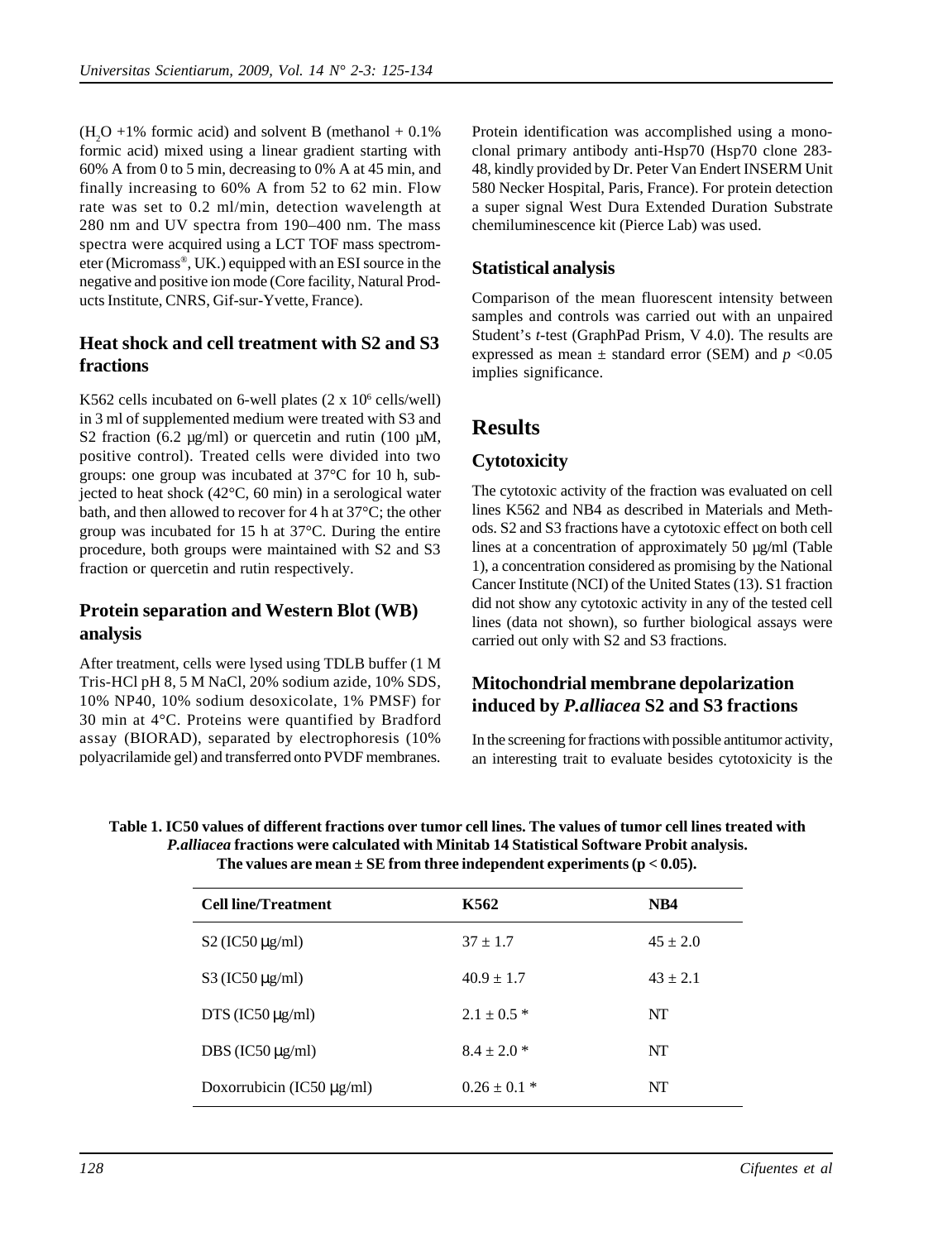type of cell death induced by the fraction. Mitochondria is one of the cell organelles well known to be involved in apoptotic cell death. Also a prominent cancer characteristic is apoptotic evasion through mitochondrial protection (7). Therefore, assessing the fraction effect on mitochondrial activity is a useful approach.

Mitochondrial membrane depolarization induced by S2 and S3 was previously evaluated at different concentrations with various cell lines in independent experiments (14). In all the cases, depolarization was dose-dependent and irreversible. Figure 1 summarizes the experimental results obtained using doses near the IC50 of S2 and S3 fractions. Mitochondrial membrane depolarization, evaluated with entire cells instead of isolated mitochondria, was clearly observed. Changes in membrane depolarization appear quite fast becoming irreversible after 8h of treatment.

## *P.alliacea* **S2 and S3 fractions induced nuclear fragmentation**

Nuclear fragmentation can be used as an indication of apoptosis by observing the nuclei with fluorescent microscopy. To assess nuclear and cell morphology, NB4 cells treated with S2 and S3 fractions  $(31.2 \,\mu\text{g/ml})$  for 4, 8 and 24 h were stained with hematoxylin-eosin dye. Figure 2 shows the tumor cells with the negative control (0.2% ethanol) in active mitosis indicating that there was no interference with the cell division, while treated nuclei show a clear nuclear fragmentation and chromatin condensation. S3 fraction causes nuclear fragmentation sooner (8h) than S2 fraction (24h). Once again, we observed that S3 fraction induces a quicker apoptosis cell death evidenced by the presence of nuclear fragments suggesting a coordinated DNA rupture. In our research S3 fraction is of great interest due to its high cytotoxicity and proven activity to



Figure 1. S2 and S3 fractions (31.2 µg/ml) induced mitochondrial membrane depolarization after 8 hours of treatment in different tumor cell lines. Cells were dyed with JC-1 (lipophilic dye) and analyzed by flow cytometry using the program Cell Quest Pro. Negative Control: ethanol. Positive Control: P2Et. Upper graph: K562 cell line; lower graph: NB4 cell line (N= 3, \* p < 0.05). The values are mean  $\pm$  SE from 5 independent experiments (p < 0.05).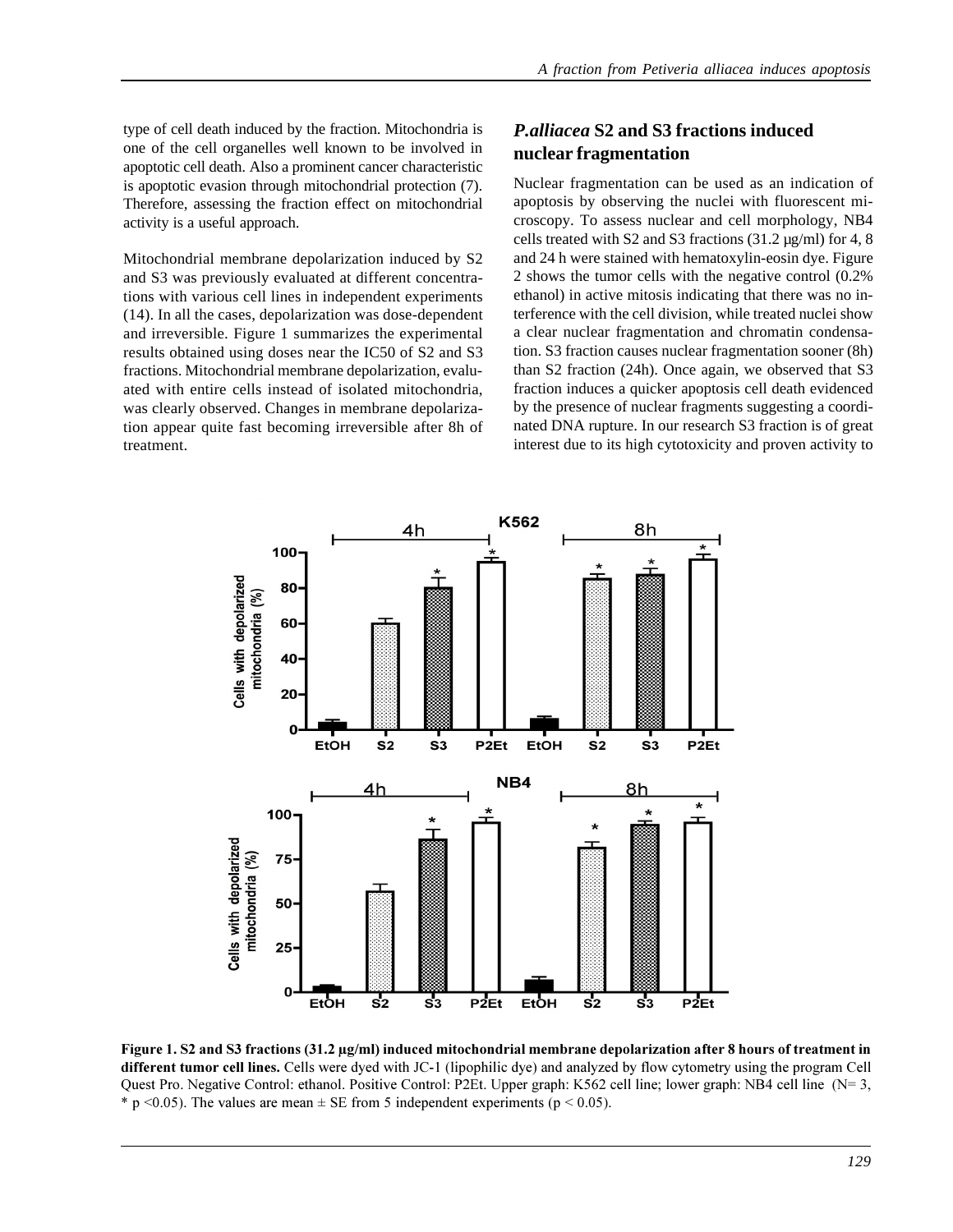induce cell death by apoptosis over several cell lines. Figure 2 shows DNA fragmentation in A375 (human melanoma) cells evaluated by DAPI (E) after treatment with S3 fraction as compared to the control (D).

## *P.alliacea* **fractions regulate intracellular HSP70 expression.**

To evaluate the activity of *P.alliacea* fractions on the HSP70 protein expression, K562 cells were exposed to heat shock and treated with S2 and S3 fractions at a dose 5 times less

the IC50, in order to allow cell viability maintenance and observed changes in protein synthesis caused by the treatment. The HSP70 protein expression was evaluated by Western blot. Quercetin, a flavonoid well known to decrease HSP70 expression (15, 16) was used as a positive control. The activity shown by S3 fraction was very similar to quercetin, decreasing not only the heat stress inducible HSP70 protein expression (Figure 3 A, B) but also its constitutive form (data not shown). The behavior exhibited by the S2 fraction under our experimental conditions was similar to that of rutin (quercetin glycoside), a compound known to increase the HSP70 level on the plasma



Figure 2. Treatment with S3 and S2 fraction induces apoptotic nuclei. For morphological analysis, NB4 cells treated for 4 (A), 8 (B), and 24 (C) hours with the plant fraction were cytospinned and stained with hematoxylin-eosin. Arrow indicates significant changes. (D) DAPI-stained A375 cells under Olympus fluorescence microscope (50X) with ethanol (vehicle) and (E) treated with S3 fraction (31.2 µg/mL) for 24 h.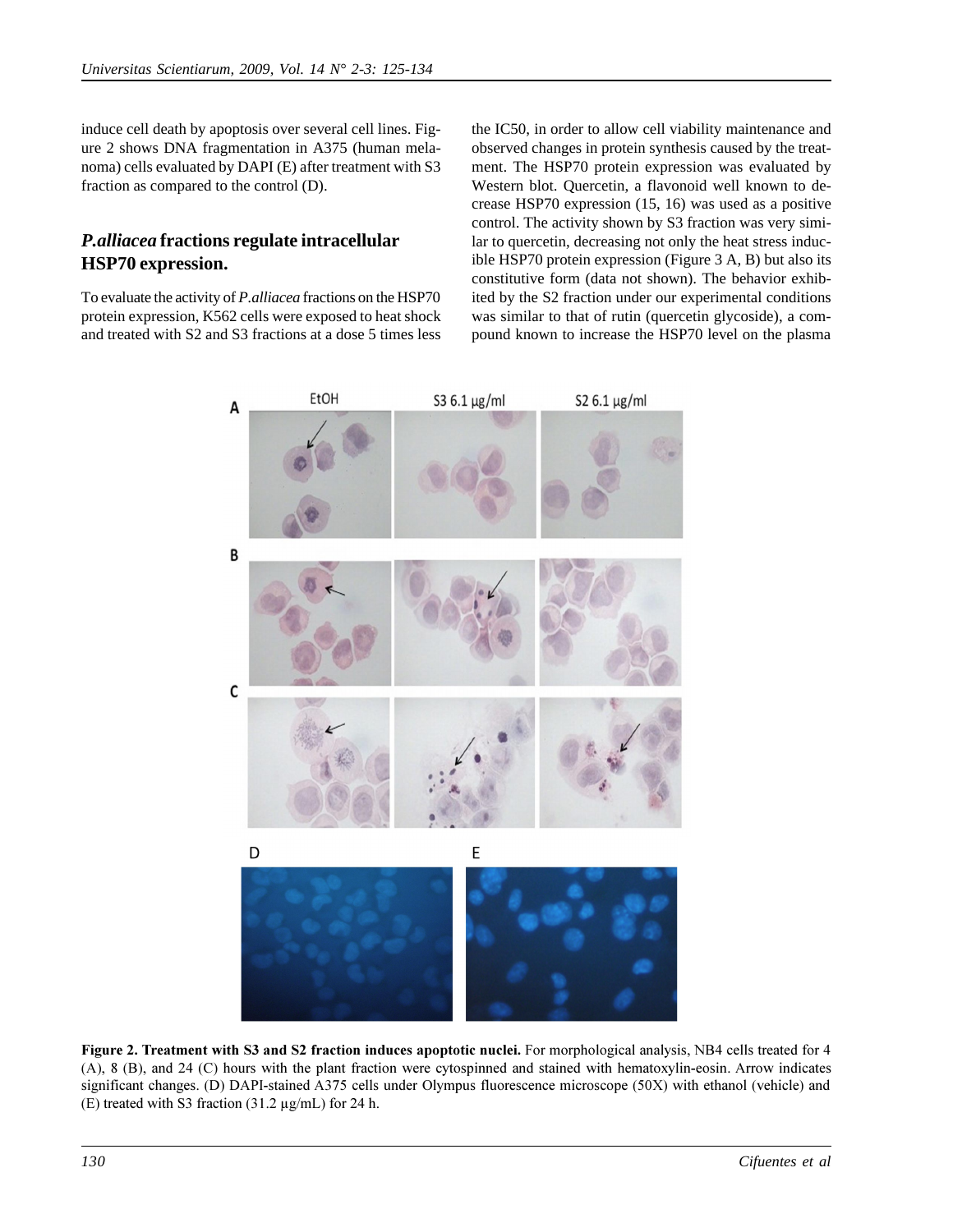membrane, rising tumor cell sensitivity to be lysed by NK cells (15).

The S2 fraction, as opposed to S3 fraction, seems to have little effect on inducible HSP70 expression, but in absence of thermal stress it is likely to induce an increase in protein expression (data not shown).

#### **Characterization of fractions S2 and S3**

Compound identification in the S2 and S3 fractions was carried out by comparing the mass/charge ratio (m/z) with previously reported compounds for the plant (17- 20). By matching up the m/z ratio obtained from our chromatograms with the molecular masses reported in the literature, we were able to identify five compounds for S2 (corresponding to 28.3% of the detected compounds) and seven for S3 fraction (corresponding to 46.56% of the detected compounds), as shown in Table 2. Two peaks with the same  $m/z$  ratio (314) but different retention times were assigned to the flavonoids leridol and petiveral, present in both fractions. Two peaks with an m/z ratio of 298 and different retention times may correspond to leridal 7-demethyl and nonadecanoic acid, detected only in fraction S2. The m/z ratios corresponding to 278 and 310 were assigned to dibenzyltrisulfide (DTS) and dibenzyltetrasulfide respectively, and present only in fraction S3. For ratio m/z of 312, present only in fraction S3, there were two flavonoids as possible candidates: leridal or leridal chalcone. Therefore, we did not discard the possibility of having both compounds present. Although the chromatography run was carried out up to 62 minutes for both fractions, ions formed did not suffice for an accurate mass assessment for compounds eluting after 35 min of running.

## **Discussion**

*P.alliacea* has been widely commended for cancer treatment (21, 22), but the molecular mechanisms involving its antitumoral activity have not yet been clearly identified. The fractions S2 and S3 from *P.alliacea* have shown to decrease cell viability in a dose-dependent fashion, and to induce an early nonreversible mitochondrial membrane depolarization on human tumor cells lines K562 and NB4. Cell death associated with morphological changes and a coordinated DNA fragmentation suggest that both S2 and S3 fractions can induce apoptosis probably through the endogenous endonucleases downstream the mitochondria,



Figure 3. HSP70 modulation by S3 and S2 fraction on K562 cells. Cells treated for 10 h, exposed to heat shock  $(42^{\circ}C)$  for 1 h, and 4 h of recovery at 37°C. A. (1) Negative control (ethanol), (2) Control (100 µM quercetin), (3) Control (100 µM rutin), (4) S2 fraction (6.2  $\mu$ g/ml), (5) S3 fraction (6.2  $\mu$ g/ml). B. Density analysis was done with ImageJ program. Bar graph shows relative intensity in arbitrary units representing four independent experiments. Statistical analysis was carried out by comparing band intensities. Both (\*) and (\*\*) indicate significant differences compared to the control (p>0.05). (\*) indicates statistical similarities between quercetin and S3 fraction, and (\*\*) indicates statistical similarities between rutin and S2 fraction.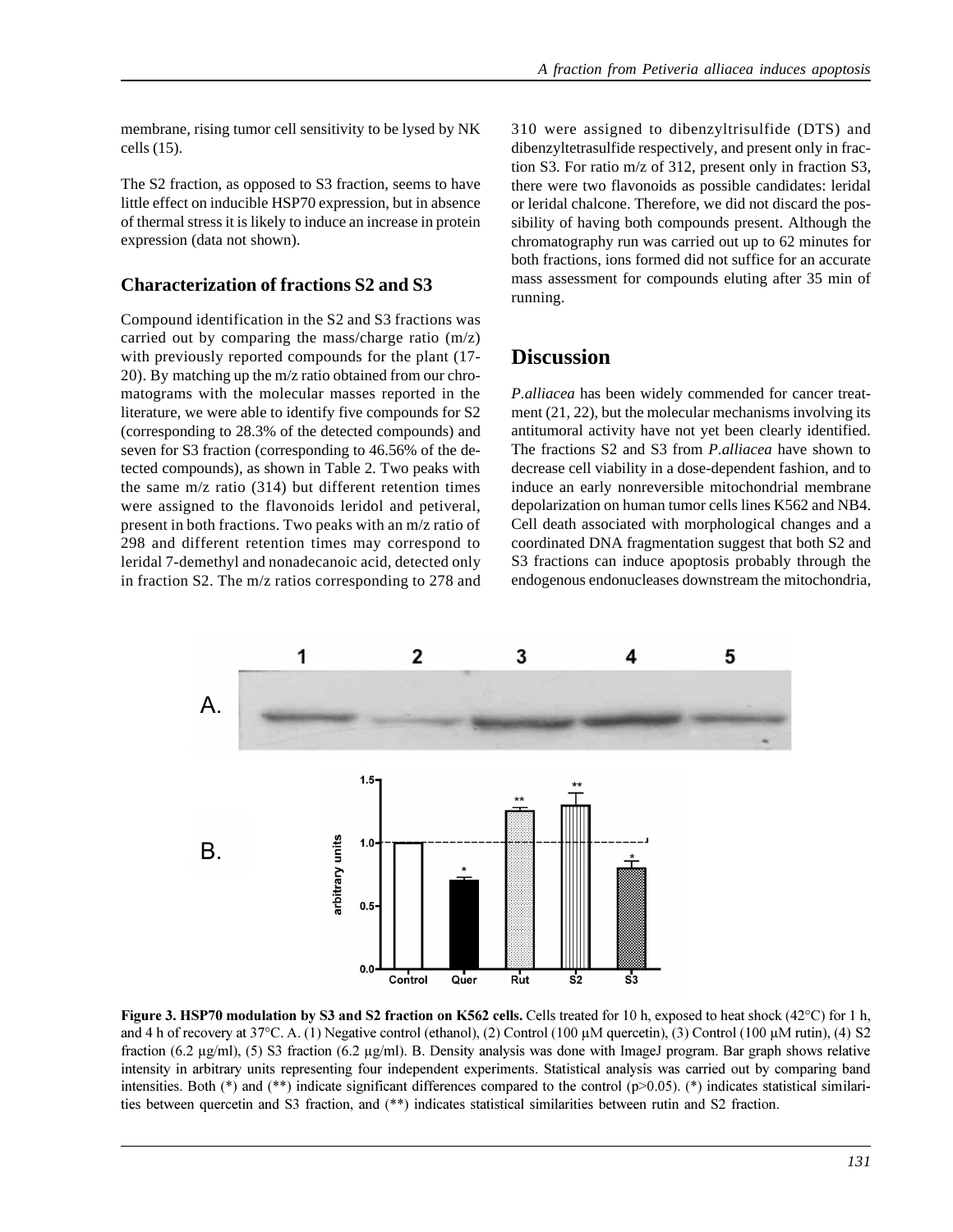| <b>Compound</b>             | S <sub>2</sub><br>(%) | <b>S3</b><br>$(\%)$ |
|-----------------------------|-----------------------|---------------------|
| Petiveral                   | 15.4                  | 21.7                |
| Leridol                     | 1.70                  | 0.20                |
| S-Benzyl-cysteine sulfoxide | 1.80                  | 0.30                |
| 7-demethyl leridal          | 6.40                  | nd                  |
| Nonadecanoic acid           | 3.00                  | nd                  |
| Dibenzyl tetrasulfide       | nd                    | 0.46                |
| Dibenzyl trisulfide         | nd                    | 14.7                |
| Leridal or Leridal chalcone | nd                    | 9.20                |

**Table 2. Compounds identified in S2 and S3** *Petiveria alliacea* **fractions***.* **Analysis was carried out by matching the m/z ratio by dereplication with the MS spectra results. The peak area was used to calculate the percentage values corresponding to compound relative abundance in the fraction.**

a mechanism currently under study in our laboratory. However, it is interesting to point out that S3 is likely to have a stronger induction of apoptosis than S2 fraction; nonetheless both fractions are capable of inducing cell death.

Heat shock proteins are a family of proteins well known to be involved in the regulation of cell survival, proliferation and protection against several types of stresses. Thermal stress amid other causes is known to increase their expression, as well as other external factors such as physical, chemical and oxidative stresses, cytostatic drugs, gamma and UV rays (23). Physiological events such as antigen presence (24), cellular growth, differentiation and aging may influence their expression (23). Several studies indicate that the over expression of inducible HSP70 promotes cancer development by suppressing various anticancer mechanisms like apoptosis and senescence, as well as facilitating the expression of metastatic genes (4). Accordingly, the down regulation of inducible HSP70 will facilitate apoptosis or senescence in cancer cells. Specific depletion of inducible HSP70 in cancer cells can be an important factor for cancer cell survival (25). S3 fraction has shown to decrease HSP70 expression after thermal stress (Figure 3), thus suggesting that it might be sensitizing tumor cells to die by apoptosis. It is well documented that HSP70 protein has dual effects: on one side, it promotes cancer development; and on the other side, it facilitates tumor rejection by the immune system (5, 23). Its expression as a membrane-bound protein and its extracellular occurrence represent an immunogenic potential, while the intracellular expression correlates with tumor development

(23). Conversely to the S3 fraction, S2 fraction does not decrease inducible HSP70; instead it seems to increase its expression with and without thermal stress (Figure 3 and data not shown). Under our experimental conditions, and in relation to HSP70 expression, S2 fraction maintains a similar behavior with rutin. The increase of HSP70 expression in tumor cells has been related to lysis sensitization by natural killer (NK) cells (26). It certainly will be of particular interest to study the relation between the use of these fractions and the lysis of tumor cell by NK cells. Within the compounds present in S3 but absent in S2 fraction are DTS, dibenzyltetrasulphide and leridal or leridal chalcone (Table 2). Despite the difference between fractions in compound composition, it would be inaccurate to state that DTS, dibenzyltetrasulphide, leridal or leridal chalcone are the only compounds responsible for the decrease in inducible HSP70 expression, or that their absence may increase its expression. Quercetin is a flavonoid that has long been recognized to inhibit HSP70 expression after heat shock, yet by an unknown mechanism (27). It has been proposed that quercetin inhibits the inducible HSP70 expression by inhibiting heat shock factor 1 (HSF1), or the association between HSF1 and the heat shock element (HSE) (15, 28).

From all the possible compounds responsible for the cytotoxic and apoptotic activities, we propose that DTS could be the compound involved. Several reports describe the anti-proliferative and cytotoxic activity of DTS on a wide range of cancer cell lines (29, 30). Moreover, in 2008 Urueña *et al.* reported that *P. alliacea* fractions containing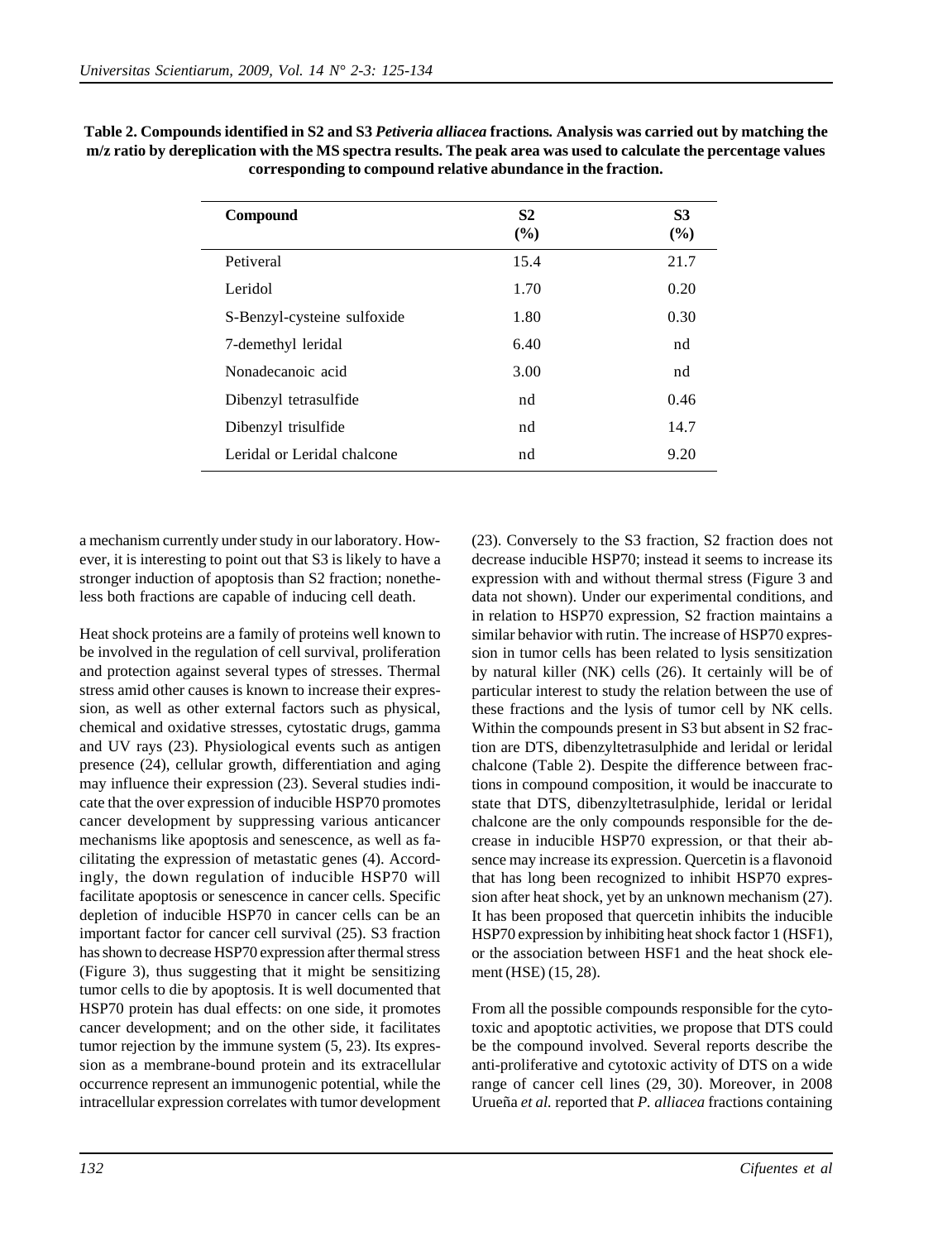DTS also induced changes in the cytoskeleton proteins and influenced the cell proliferation machinery. The relation between the activities exerted by the fractions on the cytoskeleton and on the expression of HSPs needs to be further investigated. S-benzyl-cysteine sulfoxide is another compound shared by both fractions and a nonvolatile precursor of a series of sulphur compounds produced by degradation during plant extraction. It has been reported to exhibit antimicrobial and antifungal properties as well as a possible antitumoral activity (31).

Therefore, it is essential to study the different biological activities reported in the present study for all the compounds in the fractions, in order to determine their functional and biological specificity.

Ethnopharmacological reports have widely described *P.alliacea* as a plant exhibiting antitumoral and immunostimulatory properties, among others. The present study contributes to partly explain these activities. In relation to the use of plant fractions with biological activities as the ones described in the present study, it is interesting to point out that the observed activities are only reproducible when the fraction is kept at 4°C, light protected and for a period of time no longer than a year. Activities due to the presence of DTS can be lost, given the volatility of the compound, which is not detected in the mixtures after several months of storage. Therefore, it is also necessary to evaluate the chemical stability of compounds of each fraction and search for agents allowing longer storage periods.

# **Conclusion**

Herein, we demonstrated that fractions S2 and S3 induce apoptosis by the mitochondrial pathway, but their activities differ: S2 upregulates while S3 downregulates the HSP70 expression. The use of a complex fraction (S3) able to negatively modulate the expression of HSP70 protein may be an interesting alternative for antitumor therapy, increasing tumor cells sensitization to death by apoptosis, or else by increasing HSP70 (S2) to render tumor cells more responsive to NK cytotoxicity.

We consider that compounds as DTS, S-benzyl-cysteine sulfoxide, leridal, leridal chalcone, dibenzyl tetrasulfide, leridol and petiveral work in a synergistic mode conferring the described biological behavior. Currently, we are working on the isolation of all the S3 fraction compounds and assessment of their biological activities in isolation and in fixed combinations.

#### **Financial support**

Financial support was provided by the *Instituto Colombiano para el Desarrollo de la Ciencia y la Tecnologia "Francisco José de Caldas"* (COLCIENCIAS), Bogotá, Colombia (grant No. 12030514660), the Terry Fox Foundation and the *Instituto Nacional de Cancerología*, Bogotá, Colombia (contract No. 02-03/2005).

## **Competing interests**

The authors declare that they have no competing interests.

## **References**

- 1. Jäättelä M. Escaping cell death: Survival proteins in cancer. *Experimental Cell Research* 1999; **248**: 30- 43.
- 2. Garrido C, Brunet M, Didelot C, Zermati Y, Schmitt E, Kroemer G. Heat shock proteins 27 and 70: antiapoptotic proteins with tumorigenic properties. *Cell Cycle* 2006; **5**: 2592–2601.
- 3. Hunt CR, Dix DJ, Sharma GG, Pandita RK, Gupta A, Funk M, Pandita TK. Genomic instability and enhanced radiosensitivity in Hsp70.1- and Hsp70.3-deficient mice. *Molecular Cell Biology* 2004; **24**: 899–911.
- 4. Sherman M, Multhoff G. Heat Shock Proteins in Cancer. *Annals of New York Academy of Sciences* 2007; **1113**: 192-201.
- 5. Fiorentino S, Barreto A, Castañeda D, Cifuentes C. *Anti-Tumor Response and Heat Shock Proteins (HSP): A friend or foe relationship?*. In Asea AA, De Maio A. *Heat shock proteins potent mediator of inflammation and immunity*. Springer publisher. Dordrecht, Netherlands. 2007, 321-336p.
- 6. Sarto C, Binz P, Mocarelli P. Heat shock proteins in human cancer. *Electrophoresis* 2000; **21**: 1218-1226.
- 7. Hanahan D, Weinberg RA. The hallmarks of cancer. *Cell* 2000; **100**(1): 57-70.
- 8. Bouchier-Hayes L, Lartigue L, Newmeyer DD. Mitochondria: pharmacological manipulation of cell death. *Journal of Clinical Investigation* 2005; **115**: 2640- 2647.